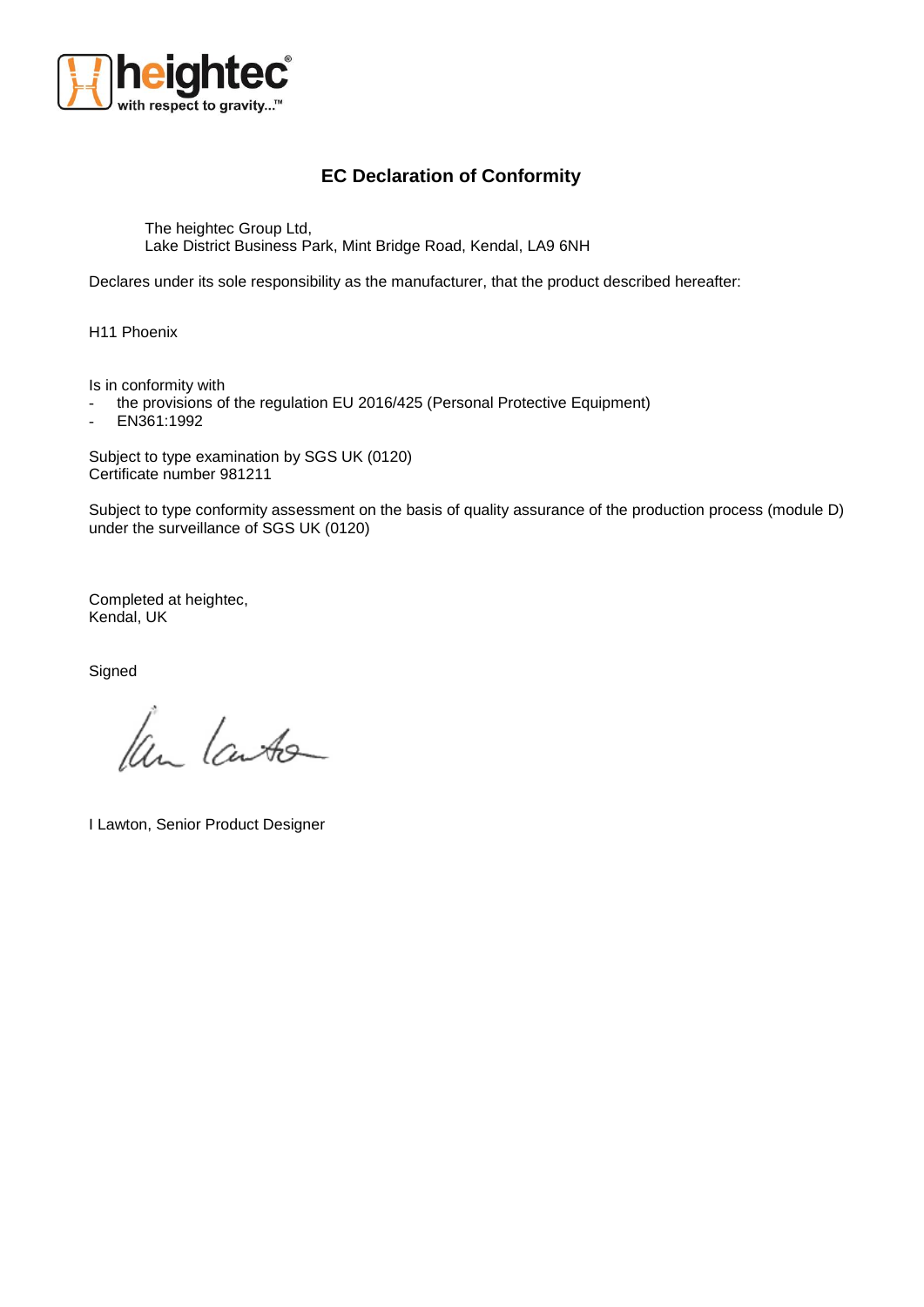

## **EU-Konformitätserklärung**

The heightec Group Ltd, Lake District Business Park, Mint Bridge Road, Kendal, LA9 6NH

Erklärt in alleiniger Verantwortung als Hersteller, dass folgendes Produkt:

H11 Phoenix

Folgende Vorschriften erfüllt

- Verordnung EU 2016/425 (persönliche Schutzausrüstungen)

Angewandte Normen

- EN361:1992

EU Baumusterprüfung durch benannte Stelle SGS UK (0120) EU-Baumusterprüfbescheinigung 981211

Das Produkt unterliegt dem Konformitätsbewertungsverfahren auf der Grundlage einer Qualitätssicherung bezogen auf den Produktionsprozess (Modul D) unter Aufsicht der benannten Stelle SGS UK (0120)

Ausgestellt durch heightec, Kendal, UK

**Signed** 

Ken Lauto

I Lawton, Senior Product Designer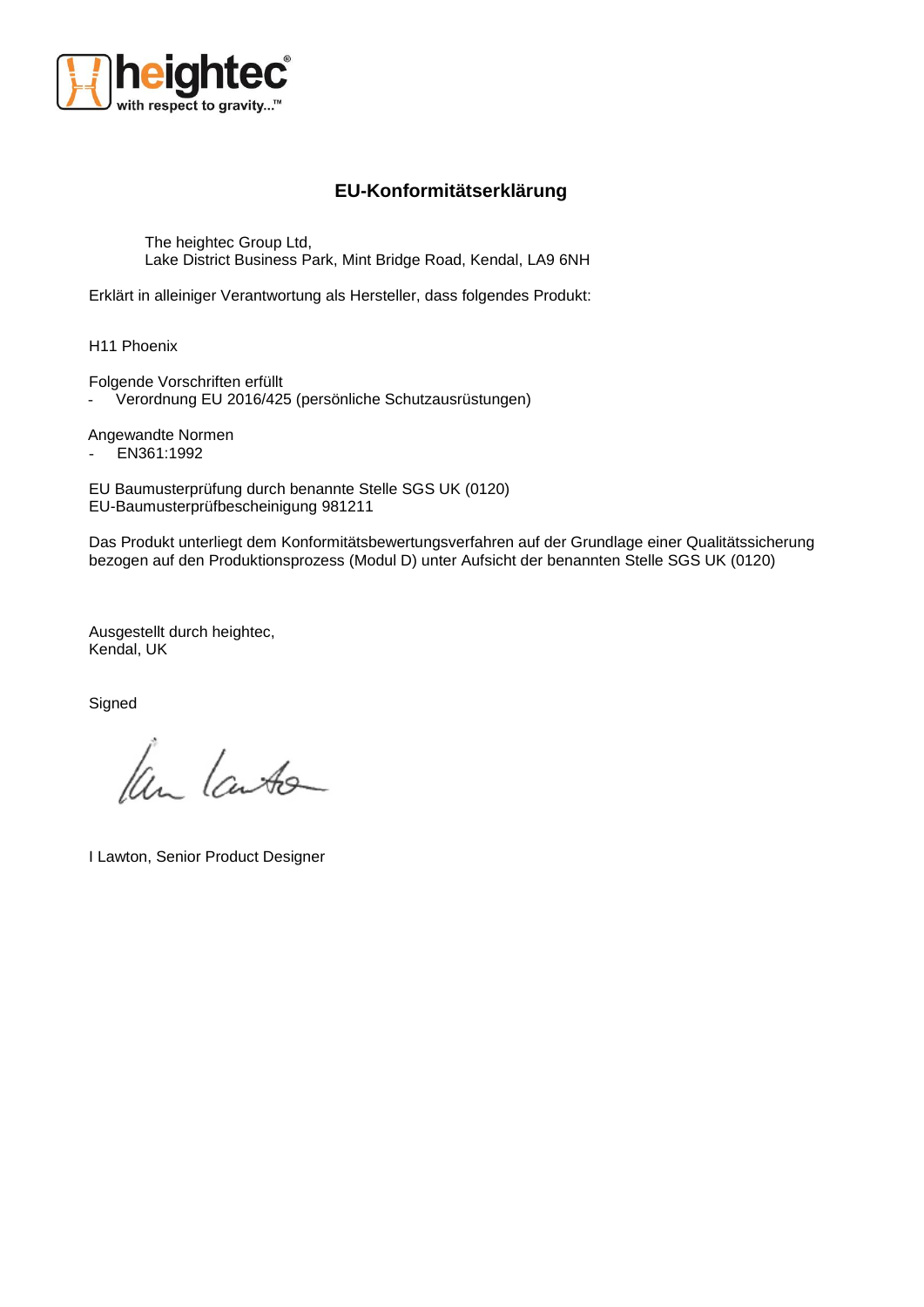

## **Declaração de Conformidade CE**

The heightec Group Ltd, Lake District Business Park, Mint Bridge Road, Kendal, LA9 6NH

Declara sob responsabilidade própria como fabricante, que o produto descrito de seguida:

H11 Phoenix

Está em conformidade com

- as disposições do regulamento EU 2016/425 (Equipamentos de Proteção Individual)
- $-$  EN361:1992

Sujeito a examinação por SGS UK (0120) Número de Certificação 981211

Sujeito a avaliação de conformidade no âmbito do controlo de qualidade do processo produtivo (módulo D), sob a vigilância do SGS UK (0120).

Completado na heightec, Kendal, UK

**Signed** 

Ken Lauto

I Lawton, Senior Product Designer